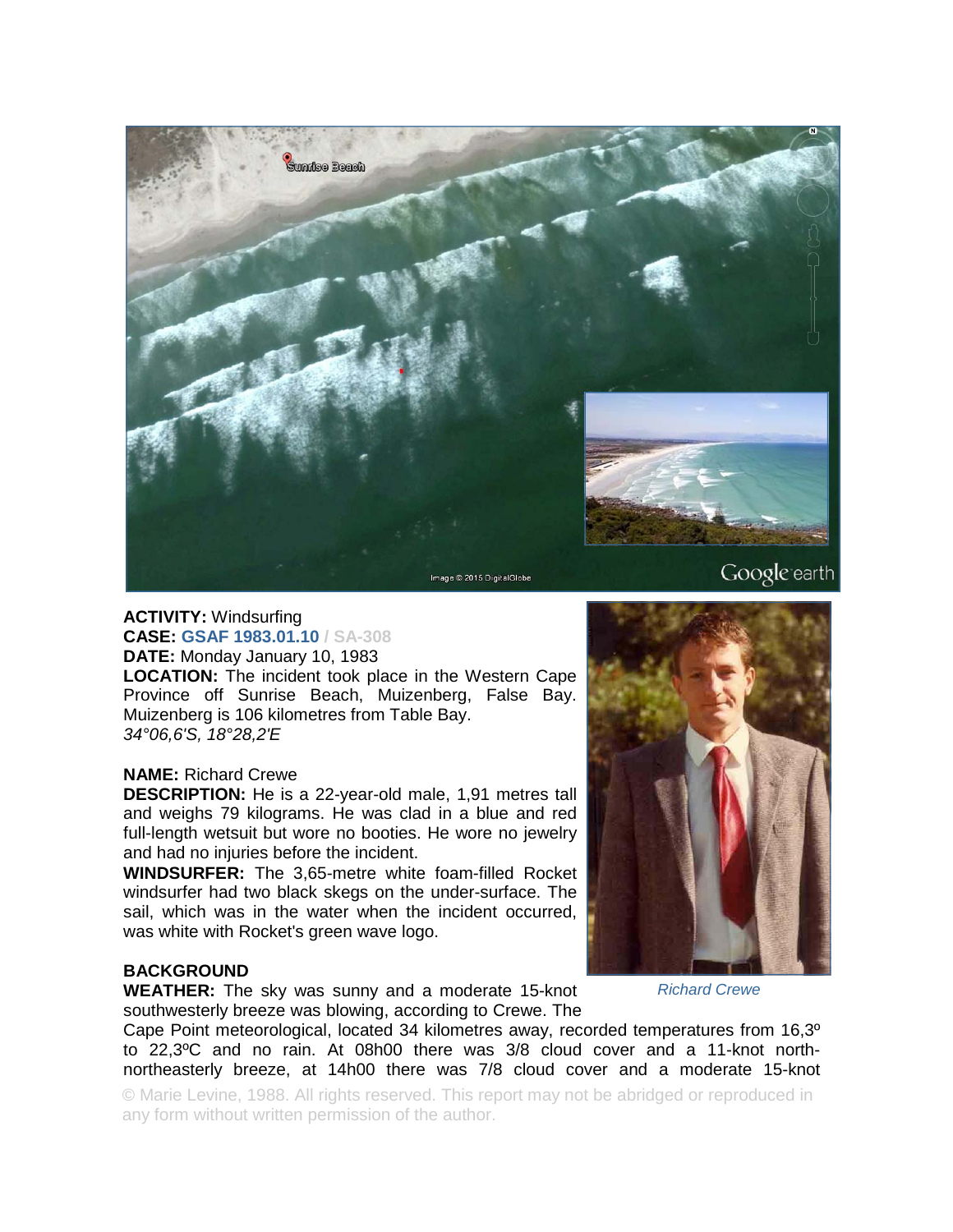northwesterly breeze.

**MOON PHASE:** Waning Crescent, 12% of the Moon was illuminated. New Moon, January 14, 1983

**SEA CONDITIONS:** The water was warm and there was a 1,5-metre swell. It was low tide and waves "were breaking a long way out", said Crewe.

**ENVIRONMENT:** No one was fishing, nor were any shoals of fish seen. No dolphins or seals were observed by Crewe.

**DISTANCE FROM SHORE:** The incident occurred beyond the breakers, about 200 metres from the beach.

**DEPTH:** 3,5 metres **TIME:** 18h15

**NARRATIVE:** No other people were in close proximity to Richard Crewe but there was a lone windsurfer 500 metres to his left. Crewe had fallen off his windsurfer and was reattaching the mast foot, with his left leg dangling in the water, when he was bitten. Crewe was facing seaward when the shark bit his foot. The shark made a single bite; Crewe felt a tug on his foot and the shark let go and swam off. He did not see the shark before being bitten and believed the shark approached him from behind (shoreward).

**INJURY:** Crewe sustained three lacerations on the lateral aspect of his left foot.

# **DAMAGE TO WINDSURFER:** None

**FIRST AID:** Lifesavers were engaged in practice when Crewe reached the beach. They washed and put a temporary dressing on the wound after which Crewe drove to his doctor's office.

**TREATMENT:** The injury was treated by Crewe's personal doctor, Dr Brian Lipschitz, who closed the wound with eight stitches and prescribed a course of antibiotics to prevent infection.

**SPECIES INVOLVED:** Not identified.

**SOURCE:** Crewe family.

**CASE INVESTIGATOR:** Marie Levine



© Marie Levine, 1988. All rights reserved. This report may not be abridged or reproduced in any form without written permission of the author.